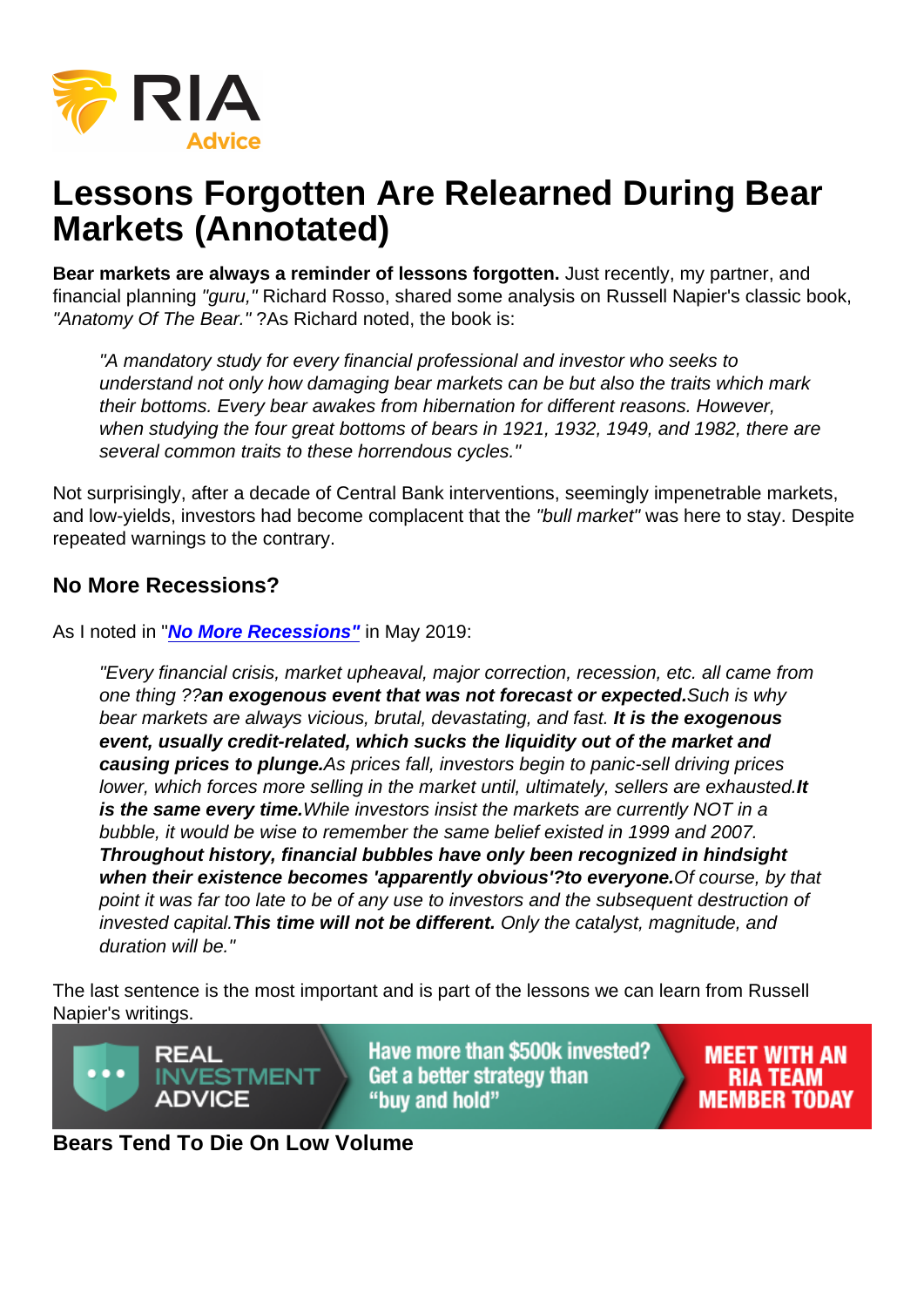"Low volume represents a complete disinterest in stocks . Keep in mind this contradicts the tenet, which states that bears end with one act of massive capitulation a? downward cascade on great volume. Those actions tend to mark the beginning of a bear cycle, not the end. A rise in volume on rebounds, falling volumes on weakness would better mark a bottoming process in a bear market."

Using that analysis, we can see the surge in volume during the decline, but volume has fallen rapidly during the "bear market rally," suggesting the "bear market" is not complete as of yet.

#### Bears Are Tricky

"There will appear to be a recovery, an 'all-clear' for stock prices. It will suck investors back into the market, only to financially ravage them once again. Anecdotally, I know this cycle isn't over as I still receive calls from people who are anxious to get into the market and perceive the current market a buying opportunity. At the bottom of a bear, I should hear great despair and a disdain for stock investing."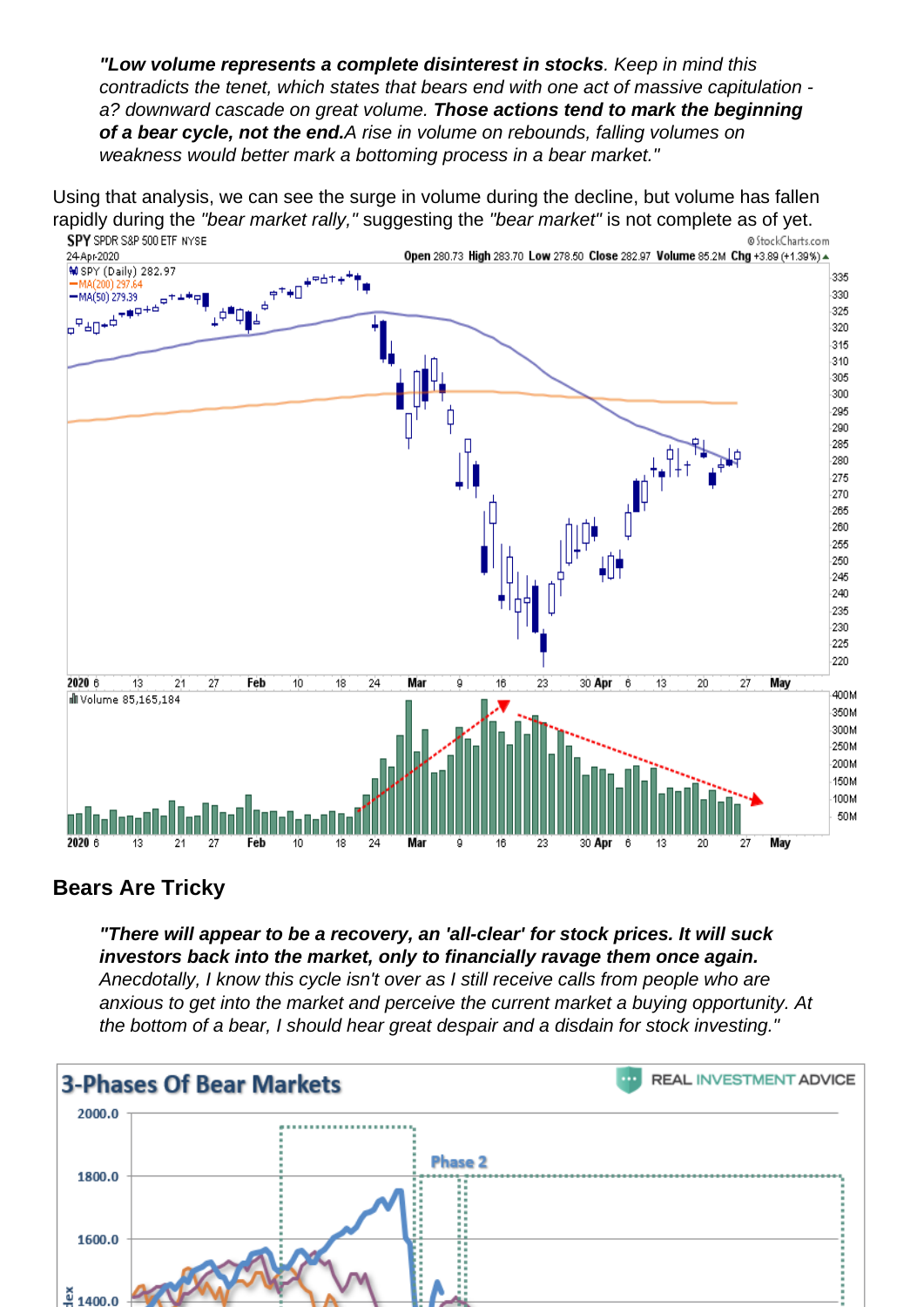Also Read:? [3-Stages Of A Bear Market](https://realinvestmentadvice.com/market-crash-is-it-over-or-is-it-the-revenant-2/) Bears Can Be Tenacious

> "They refuse to die or, at the least, quickly return to hibernation. The 1921 move from overvaluation to undervaluation took over ten years. Bear markets, where three-year price declines make overvalued equities cheap, are the exception, not the rule. As of this writing,? the Shiller P/E is at 26x - hardly a bargain.? At the bottom market cycle of the Great Recession, the Shiller CAPE was at 15x. There is still valuation adjustment ahead."

Also Read: [Valuations, Returns & The Real Value of Cash](https://realinvestmentadvice.com/valuations-returns-the-real-value-of-cash/)

Bears Can Depart Before Earnings Recover

"Investors who wait for a complete recovery in corporate earnings will arrive late to the stock-investment party.? Most likely, it will take a while (especially with the debt burden), for the majority of U.S. companies to reflect healthy earnings growth.?CEOs who employ stock buybacks to boost EPS will be considered pariahs and gain unwanted attention from Congress and even the Executive Branch. A savvy investor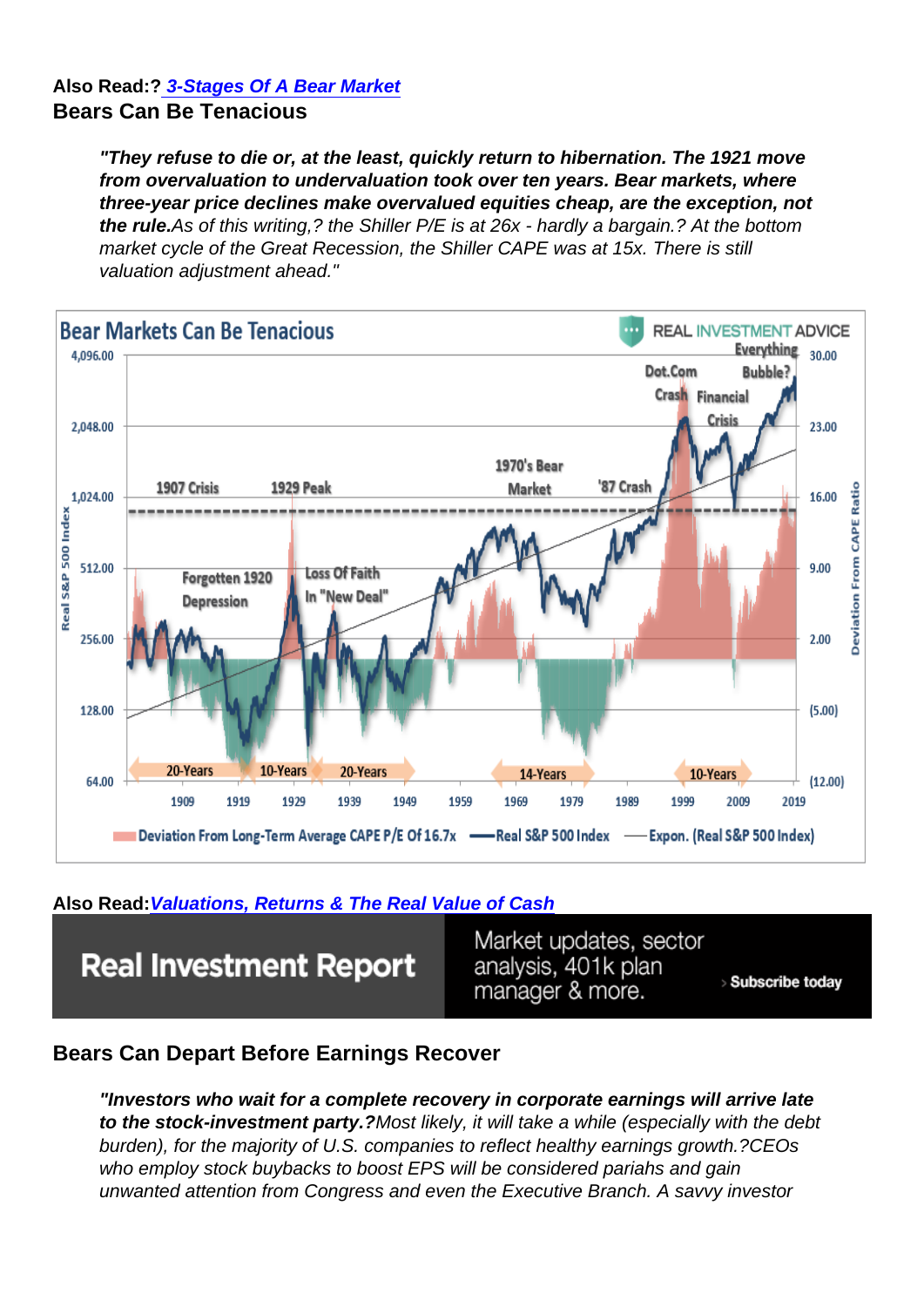should look to minimize indexing, and select individual stocks with strong balance sheets, low debt, and plenty of free cash flow. A focus on sectors and industries that are nimble to adjust to the global economy post-crisis will be an added benefit."

Also Read: [Estimating The Earnings Crash](https://realinvestmentadvice.com/fundamentally-speaking-estimating-the-earnings-crash/) Bear Market Damage Can Be Inconceivable

> "The bear market of 1929-32 was characterized by an 89% decline. The average is 38% for bear markets;? however, averages are misleading. I have no idea how much damage this bear ultimately unleashes. The closest comparison I have is the 1929-1932 cycle. However, with the massive fiscal and monetary stimulus (and I don't believe we've seen the full extent of it yet),? my best guess is a bear market contraction somewhere between the Great Depression and Great Recession. At the least, I believe we re-test lows, and this bear is a 40-45% retracement from the highs."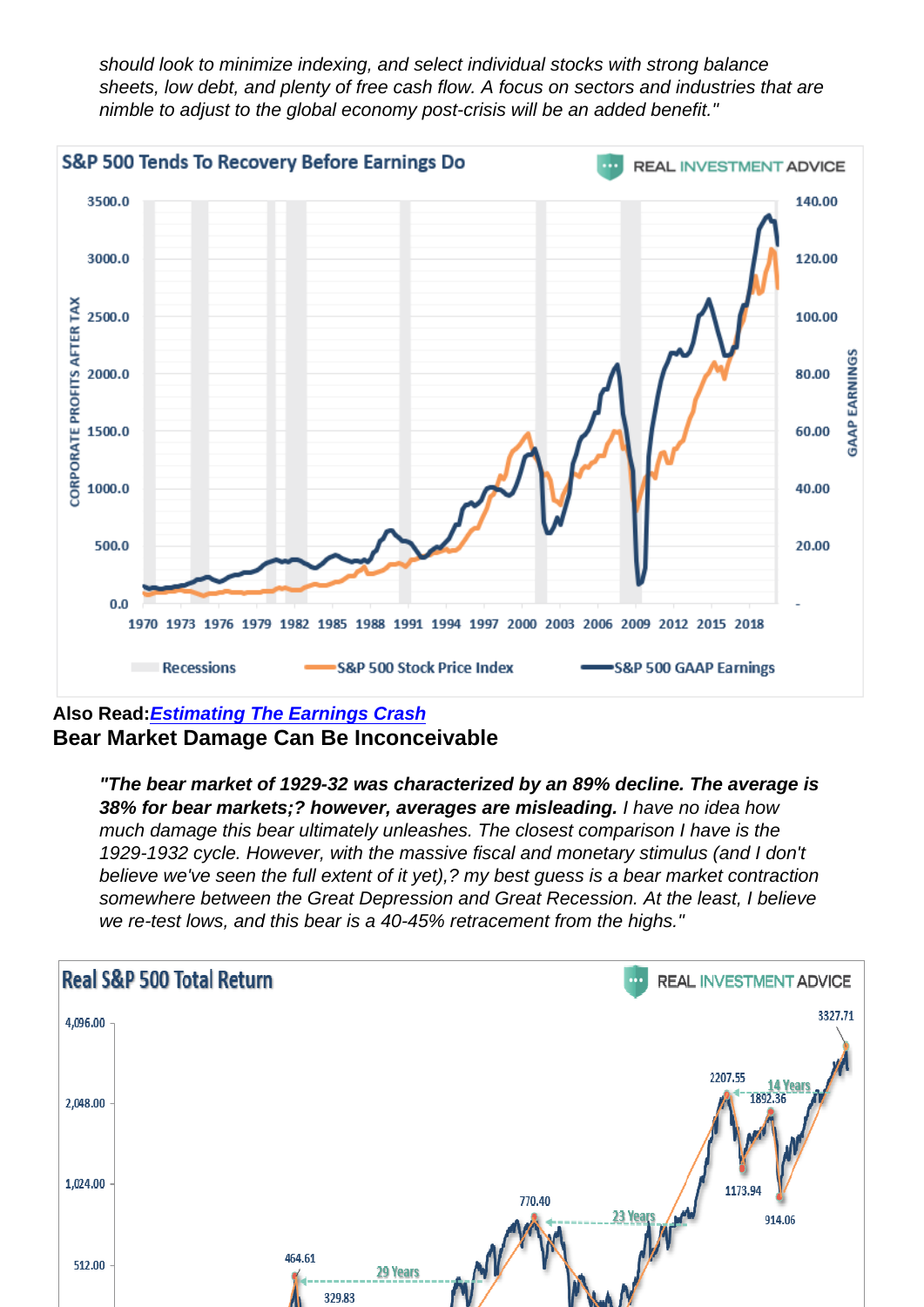Also Read: [The World's Most Deceptive Chart](https://realinvestmentadvice.com/the-worlds-most-deceptive-chart/) Bear Markets End On The Return Of General Price Stability (Demand For Durables & Autos)

"In 1949, as in 1921 and 1932, a return of general price stability coincided with the end of the equity bear market. The demand for, and price stability of, selected commodities augured well for general price stabilization. Watch how industrial metals like copper and oil trade. Oil is down 62%, and the Baltic Dry Index is off close to 65% over the last 8-months. Low valuations (not there yet), when combined with a return to normalcy in the general price level, may provide the best opportunity for future above-average equity returns. We are not there."

## Bear Markets That Don't Decline On Bad News Is Positive

"The combination of short positions in conjunction with a market that fails to decline on lousy news was overall a positive indicator of a rebound in 1921, 1932 and 1949. Also, limited stock purchases by retail investors may be considered an essential building block for a bottom. The worst economic data is still forthcoming, which suggests expectations for the continued market, and economic recovery may be misplaced."?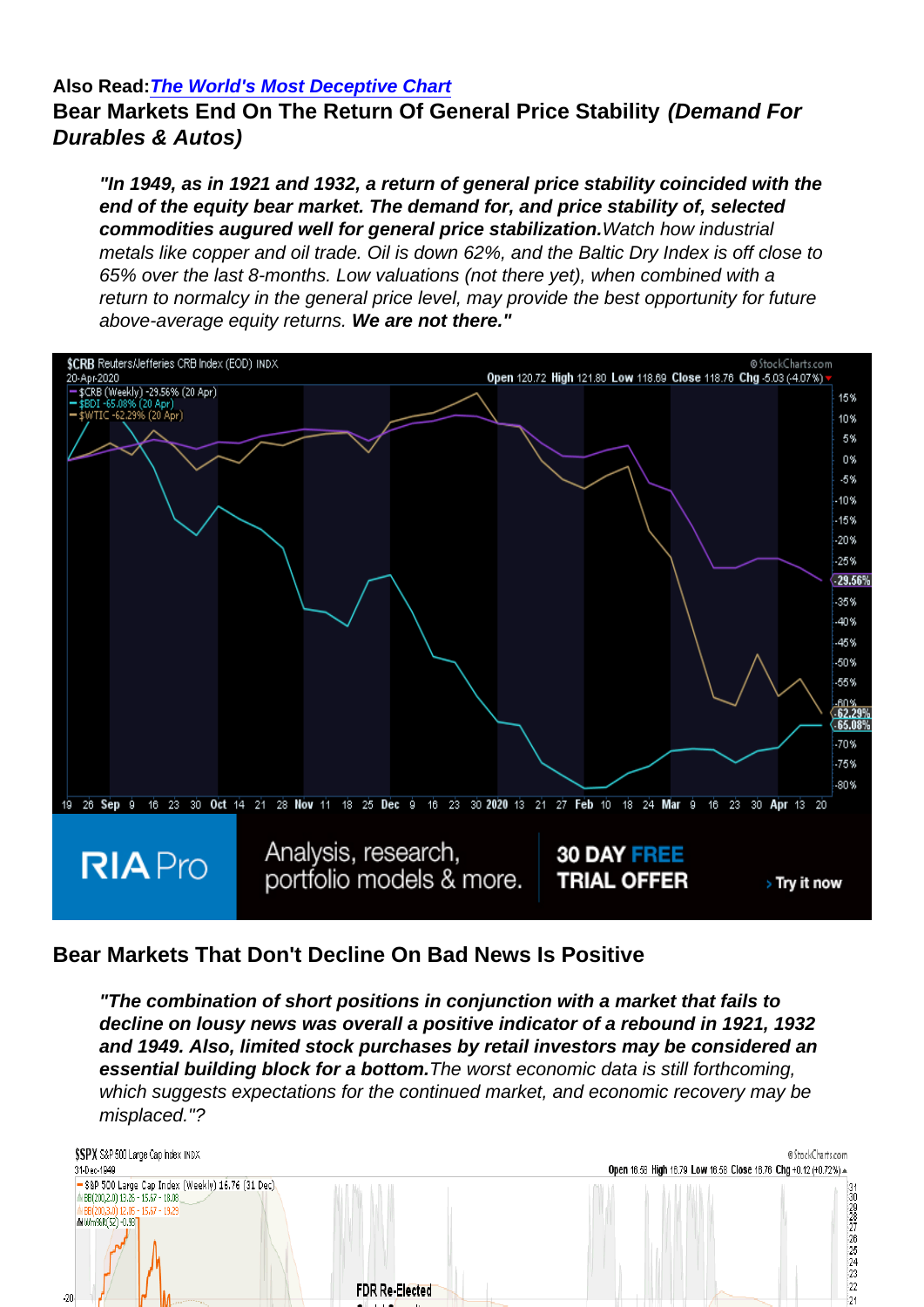Not All Bear Markets Lead The Economy By 6-9 Months.

"Generally, markets lead the economy. However, this tenet failed to hold true for the four great bears. At extreme times, the bottoms for the economy and the equity market were aligned and in several cases, the economy LED stocks higher! ? It's unclear whether this bear behaves similarly only because of massive fiscal and monetary stimulus. We're not done with stimulus methods either. If anything, they've just begun! I know. Tough to fathom."

Also Read: [The 4-Phases Of A Full Market Cycle](https://realinvestmentadvice.com/technically-speaking-the-4-phases-of-a-full-market-cycle/) **Conclusion** 

Throughout history, individuals repeatedly jump into the more speculative stages of the financial market under the assumption that ?this time is different.? Of course, as we now know with the benefit of hindsight, 1929, 1972, 1999, 2007, and 2020, were not different ? they were just the peak of speculative investing frenzies. There are select group of investors who are revered for the knowledge and success. While we idolize these investors for their respective ?genius,??we can also save ourselves time and money by learning from their wisdom and their experiences. That wisdom was NOT inherited but birthed out of years of mistakes, miscalculations, and trialand-error. ?Most importantly, what separates these individuals from all others?was their ability to learn from those mistakes, adapt, and capitalize on that knowledge in the future.